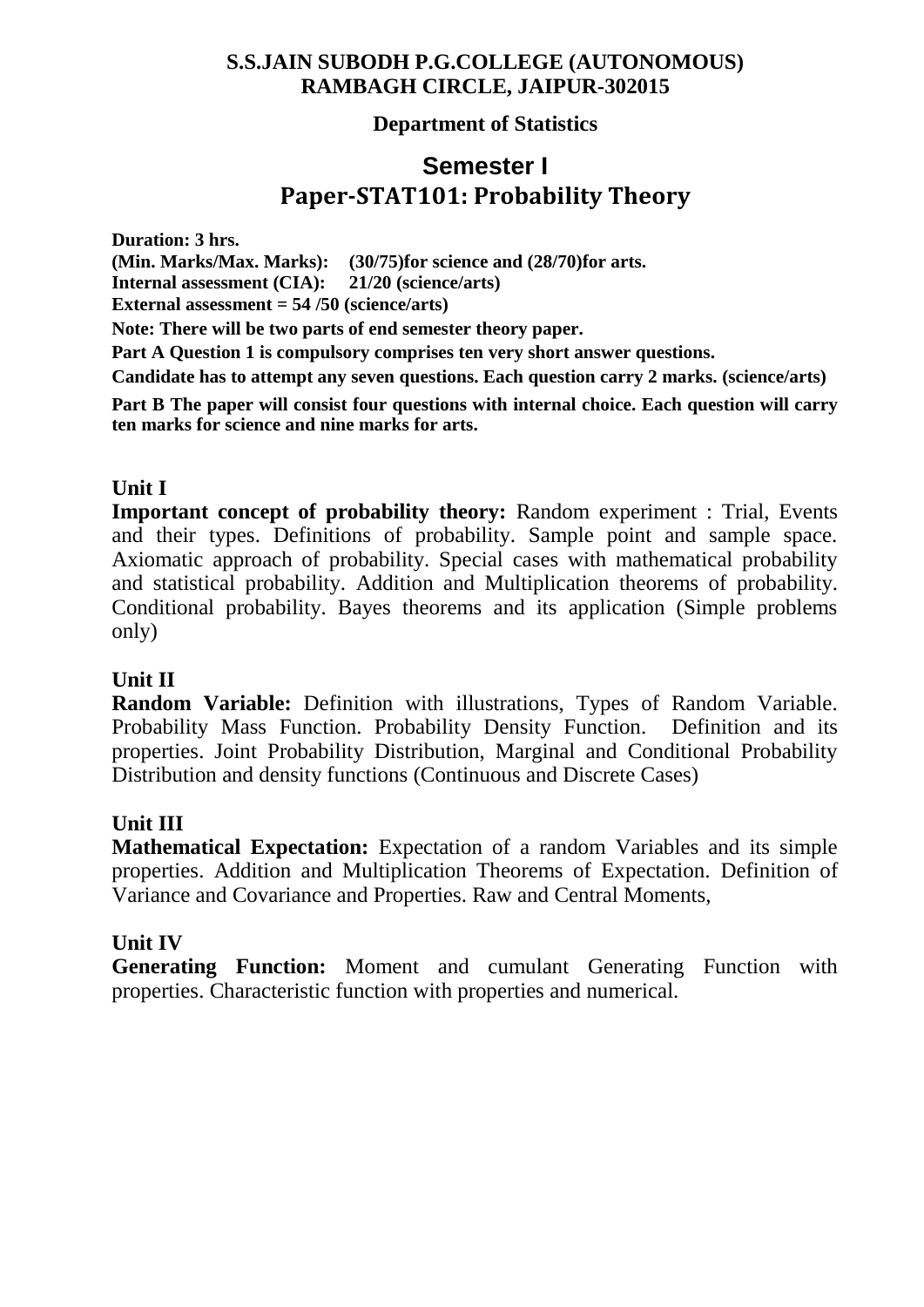## **Department of Statistics**

# **Semester I Paper- STAT102: Descriptive Statistics**

**Duration: 3 hrs. (Min. Marks/Max. Marks): (30/75)for science and (28/70)for arts. Internal assessment (CIA): 21/20 (science/arts) External assessment = 54 /50 (science/arts) Note: There will be two parts of end semester theory paper. Part A Question 1 is compulsory comprises ten very short answer questions. Candidate has to attempt any seven questions. Each question carry 2 marks. (science/arts) Part B The paper will consist four questions with internal choice. Each question will carry ten marks for science and nine marks for arts.**

## **Unit I**

**Types of Data:** Concepts of a statistical data. Nature of dats, . Categories of data Primary Data and Secondary Data. Method of collection of data. Classification of data : Qualitative and Quantitative data; Geographical & Chronological Data.

## **Unit II**

**Presentation of Data:** Diagrammatic Presentation of Data, Tabular presentation of data, Construction of tables, Types of tables. Frequency distribution- Discrete, grouped, continuous and cumulative. Graphical presentation of data- Histogram, frequency polygon, frequency curve and ogives.

## **Unit III**

**Statistical analysis of Quantitative Data:** Different types of scales- nominal, ordinal, intervals and ratio. Univariate Data- Measures of central tendency (Arithmetic Mean, Median, Mode, Geometric Mean, Harmonic Mean)

## **Unit IV**

**Measures of Dispersion:** Definition and Properties of a Good Measure of Dispersion, Range, Quartile Deviation, Mean Deviation. Standard Deviation, Coefficient of Variation. Moments : Definition and relationship , Absolute and relative measure of Skewness and Kurtosis based on quantiles and moments. Sheppard's Correction for moments (without proof) .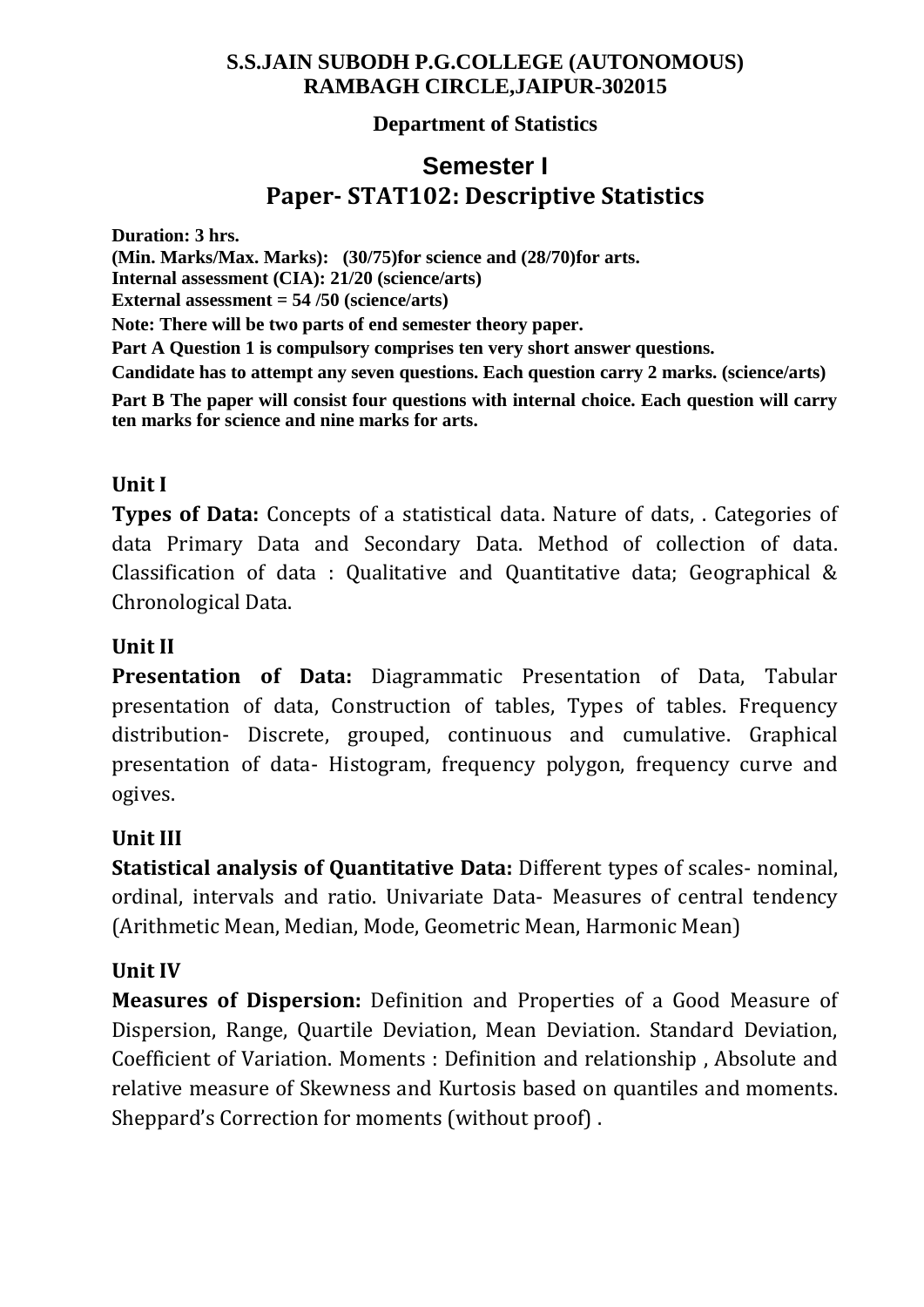| Max marks :                              | For Science-75  |                      | 45 ESE<br><b>30 CIA</b> |
|------------------------------------------|-----------------|----------------------|-------------------------|
|                                          | <b>For Arts</b> | $-60$                | <b>36 ESE</b><br>24 CIA |
| Written Paper (03 hours)                 |                 |                      | Science -21 Marks       |
|                                          |                 | Arts                 | - 18 Marks              |
|                                          |                 | Science $-10(6 + 4)$ |                         |
| <b>Class performance &amp; Viva-Vice</b> |                 | Arts                 | $-08(5+3)$              |
|                                          |                 |                      | Science -14 (9 + 5)     |
| Record work and Viva-Voce (03 hours)     |                 | Arts                 | $-10(7+3)$              |

1. Measure of central tendency : Mean, Median and Mode.

2. Measure of dispersion : (i) Mean deviation (ii) Quartile deviation (iii) Standard deviation (iv) coefficient of variation

3.Moments and various measures of skewness and kurtosis based on moment.

4. Graphical representation by (i) Histogram (ii) Frequency curve (iii) Ogives.

#### **Reference:**

1. Kapoor V.K. & Gupta S.C.: Fundamental of Mathematical Statistics, Sultan Chand and Sons, New Delhi

2.Goon A.N., Gupta M.K., Das Gupta B. (1991): Fundamentals of Statistics, Val.I & II, World Press, Calcutta.

3.Gupta S. P. : Statistical Methods, Sultan Chand and Sons, N. Delhi.

4. Elhance D.N. : Fundamental of Statistics

3.Bhatt B.R. Srivenkatramanna T and Rao Mashaya K.S. (1997) : Statistics : A Beginner's Text , Vol.ii, New Age International (p) Ltd. , New Delhi. 4. Croxton F.E. , Crowden D.J. and Kellin S (1973) : Applied General Statistics, Prentice Hall of India, New Delhi.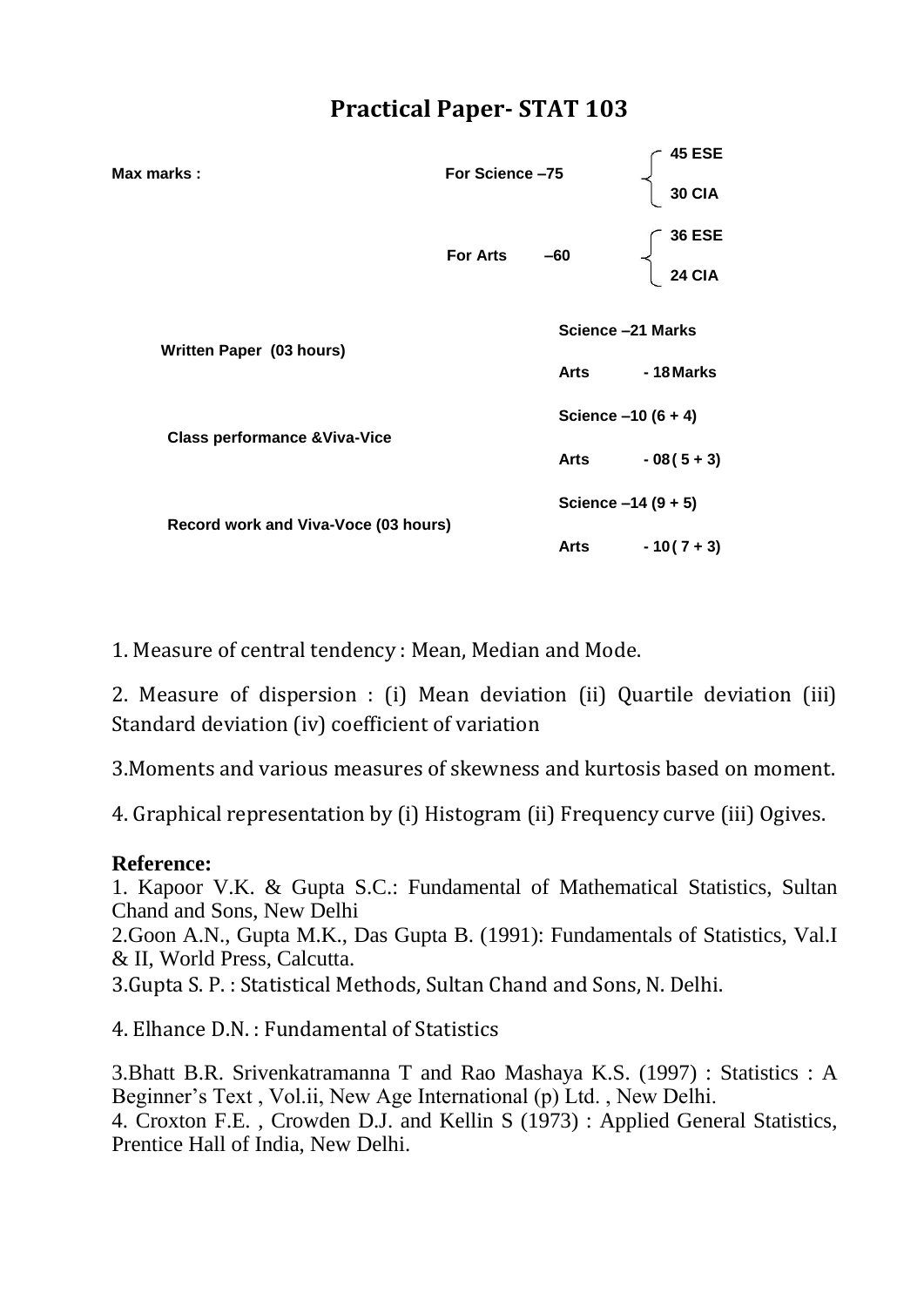## **Department of Statistics**

# **Semester II**

#### **Paper- STAT 201: Statistical Analysis of Bivariate Data and Finite Difference**

**Duration: 3 hrs.**

**(Min. Marks/Max. Marks): (30/75)for science and (28/70)for arts.**

**Internal assessment (CIA): 21/20 (science/arts)**

**External assessment = 54 /50 (science/arts)**

**Note: There will be two parts of end semester theory paper.**

**Part A Question 1 is compulsory comprises ten very short answer questions.**

**Candidate has to attempt any seven questions. Each question carry 2 marks. (science/arts)**

**Part B The paper will consist four questions with internal choice. Each question will carry ten marks for science and nine marks for arts.**

#### **Unit I**

**Statistical Organisation in India:** CSO, NSSO and their Functions. Definition(only): Population Statistics, Agricultural Statistics, Livestock and Poultry Statistics, Forest Statistics, Fisheries Statistics, Mining and Quarrying Statistics, Industrial Statistics Trade Statistics, Labour Statistics, National Income Statistics, Financial Statistics

#### **Unit II**

**Curve fitting and Theory of Attributes:** Principle of least square, fitting of straight line, Parabola and curves reducible to straight line (exponential and power curve). Class frequency, order of a class frequency, ultimate class frequency, consistency of data, independence, and association of attributes. Various measures of association.

## **Unit III**

**Statistical Analysis of Bivariate data:** Correlation analysis-scatter diagram, Karl-Pearson's coefficient of correlation and its properties. Correlation of bivariate frequency distribution, Regression analysis-Fitting of regression lines, regression coefficients and their properties

## **Unit IV**

**Finite Difference:** Operators E,∆ their relationship and properties. Factorial notation. Difference table and fundamental theorem of finite differences. Estimation of one and two missing terms. Meaning of interpolation and extrapolation. Newton's forward and backward formulae for equal intervals, Lagrange's Formulae, Divided Difference Formuale and numerical problems.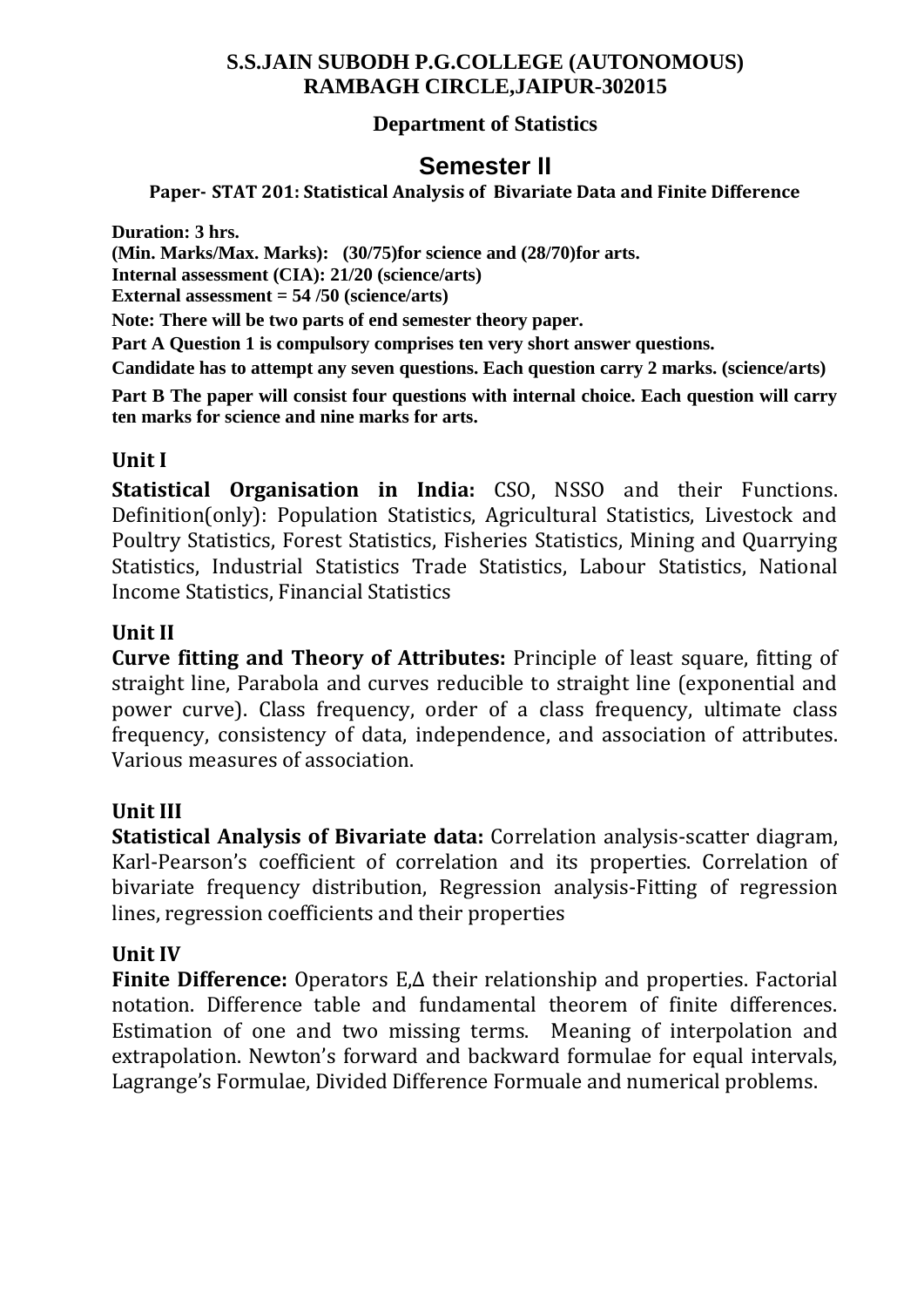#### **Department of Statistics**

# **Semester II Paper- STAT 202: Univariate Distribution**

**Duration: 3 hrs.**

**(Min. Marks/Max. Marks): (30/75)for science and (28/70)for arts.**

**Internal assessment (CIA): 21/20 (science/arts)**

**External assessment = 54 /50 (science/arts)**

**Note: There will be two parts of end semester theory paper.**

**Part A Question 1 is compulsory comprises ten very short answer questions.**

**Candidate has to attempt any seven questions. Each question carry 2 marks. (science/arts)**

**Part B The paper will consist four questions with internal choice. Each question will carry ten marks for science and nine marks for arts.**

#### **Unit I**

**Discrete Distributions:** Bernoulli distribution. Moments, Cumulants, mode, moment generating function, Characteristic function, Additive property and Recurrence relation for the moments and cumulants for Binomial and Recurrence relation for moments only Poisson Distribution.

#### **Unit II**

**Discrete Distributions:** Geometric Distribution: moments, moment generating function, Lack of memory. Idea of Hyper-geometric and Negative Binomial Distribution.

#### **Unit III**

**Continuous Distributions:** Normal and Rectangular Distribution : Mode, Median, Moments, Moment Generating Function, Cumulants Generating Function, Mean deviation.

#### **Unit IV**

**Continuous Distribution:** Idea of Exponential, Cauchy, Beta first and second kind. Gamma Distribution: Moment generating function, Cumulant generating function and Additive property.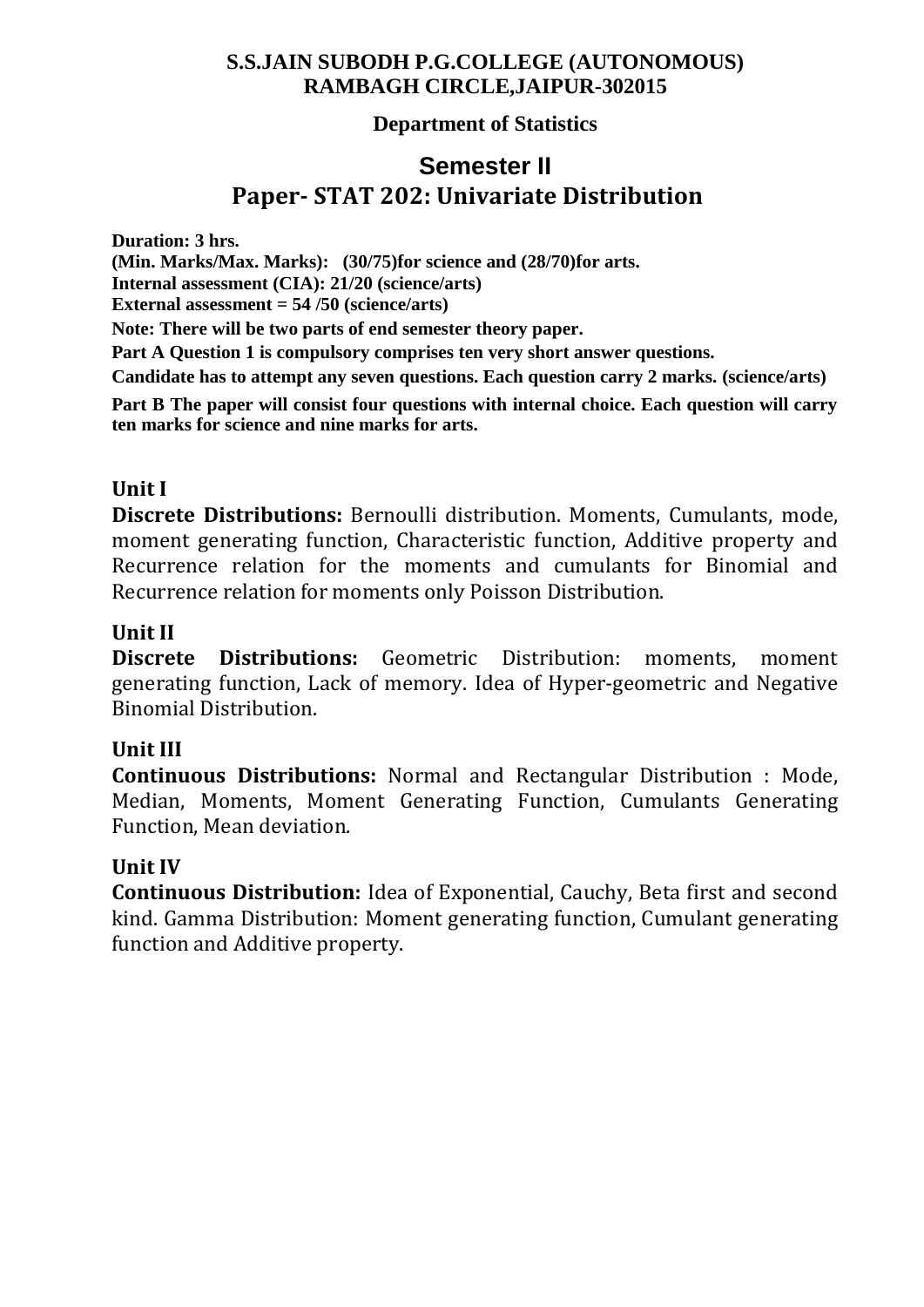| For Science-75<br>Max marks :            |                 |                      | <b>45 ESE</b>        |
|------------------------------------------|-----------------|----------------------|----------------------|
|                                          |                 |                      | <b>30 CIA</b>        |
|                                          | <b>For Arts</b> | $-60$                | <b>36 ESE</b>        |
|                                          |                 |                      | <b>24 CIA</b>        |
| Written Paper (03 hours)                 |                 | Science -21 Marks    |                      |
|                                          |                 | Arts                 | - 18 Marks           |
| <b>Class performance &amp; Viva-Vice</b> |                 | Science $-10(6 + 4)$ |                      |
|                                          |                 | Arts                 | $-08(5+3)$           |
|                                          |                 |                      | Science $-14(9 + 5)$ |
| Record work and Viva-Voce (03 hours)     |                 | Arts                 | $-10(7+3)$           |

- 1. Computation of Correlation (i) Simple correlation (ii) Rank correlation
- 2. Computation of Spearman's rand correlation.
- 3. Theory of Attributes.
- 4. Interpolation Problems based on Newton and Langrange's Formulae.
- 5. Fitting of straight line and parabola.
- 6. Fitting of binomial and Poisson and normal.

#### **Reference:**

1. Kapoor V.K. & Gupta S.C.: Fundamental of Applied Statistics, Sultan Chand and Sons, New Delhi

2.Goon A.N., Gupta M.K., Das Gupta B. (1991): Fundamentals of Statistics, Val. I & II, World Press, Calcutta.

3.Croxton F.E. Cowden D.J. (1969): Applied General Statistics, Prentice Hall of India.

4.Rohatgi V.K. (1967): An Introduction to Probability Theory and Mathematical Statistics, John Wiley & Sons.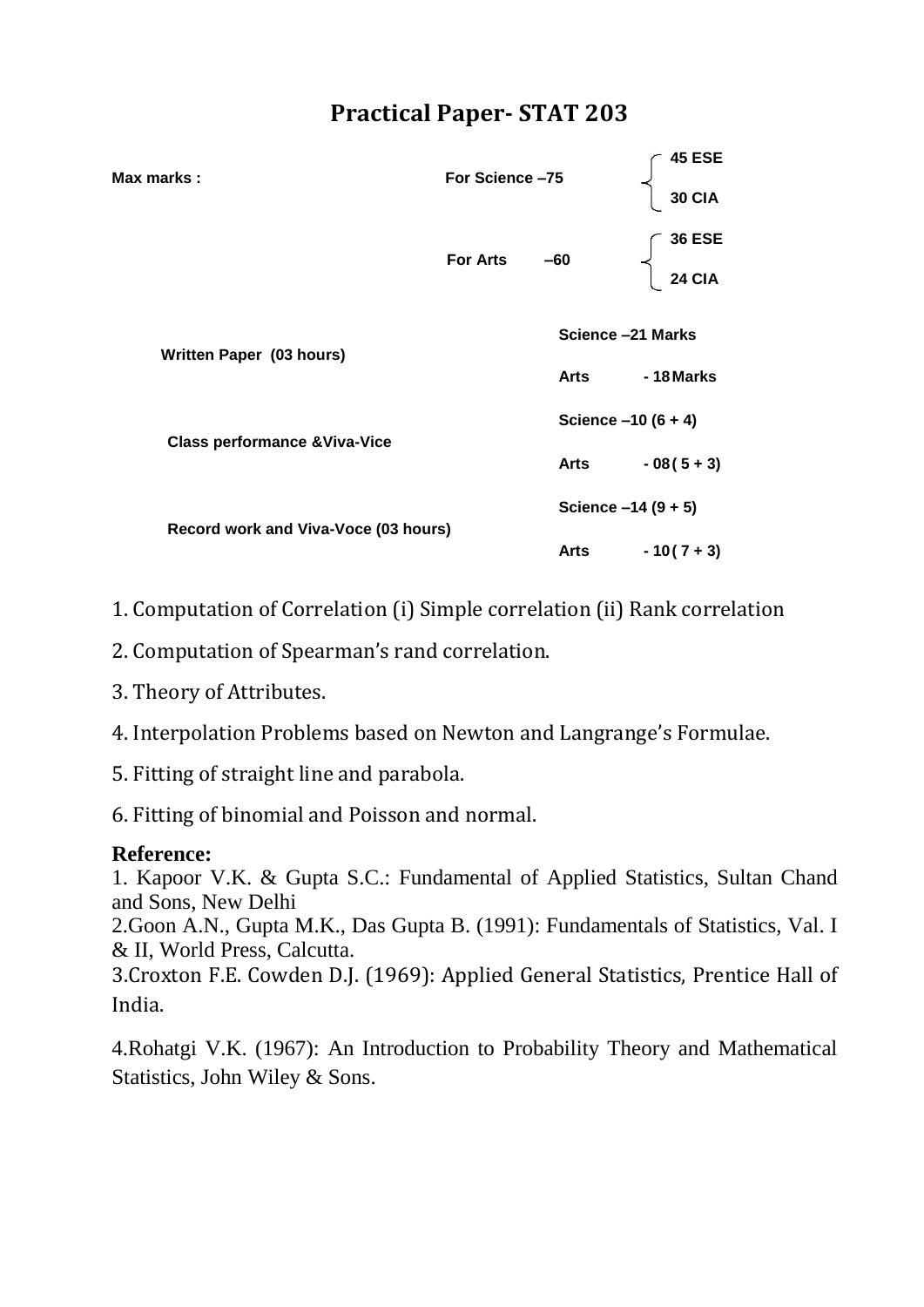## **Department of Statistics**

# **Semester IV Paper- STAT 301: Applied Statistics (I)**

**Duration: 3 hrs. (Min. Marks/Max. Marks): (30/75)for science and (28/70)for arts. Internal assessment (CIA): 21/20 (science/arts) External assessment = 54 /50 (science/arts) Note: There will be two parts of end semester theory paper. Part A Question 1 is compulsory comprises ten very short answer questions. Candidate has to attempt any seven questions. Each question carry 2 marks. (science/arts) Part B The paper will consist four questions with internal choice. Each question will carry ten marks for science and nine marks for arts.**

## **Unit I**

**Time Series Analysis:** Definition and its different components, illustrations, additive and multiplicative models. Different Methods for determination of trend and seasonal variation along with their merits and demerits.

# **Unit II**

**Educational Statistics:** Methods of standardization of scales, Z-scores, tscores, Standard scores, Percentile scores. Intelligence quotient: Definition and its measurement and uses, Validity of test scores, Reliability of test scores and their determination.

# **Unit III**

**Statistical Quality Control:** Concept of SQC, Process control and product control causes of variation in quality, General theory of control charts control limits sub grouping, Summary of out of control criteria.

## **Unit IV**

**Control Charts for variables:** Construction of Mean and Range charts concept of defects and defective and their merit and demerits. Control charts for attributes: construction of np-chart, p- chart, c-chart and their merits and demerits.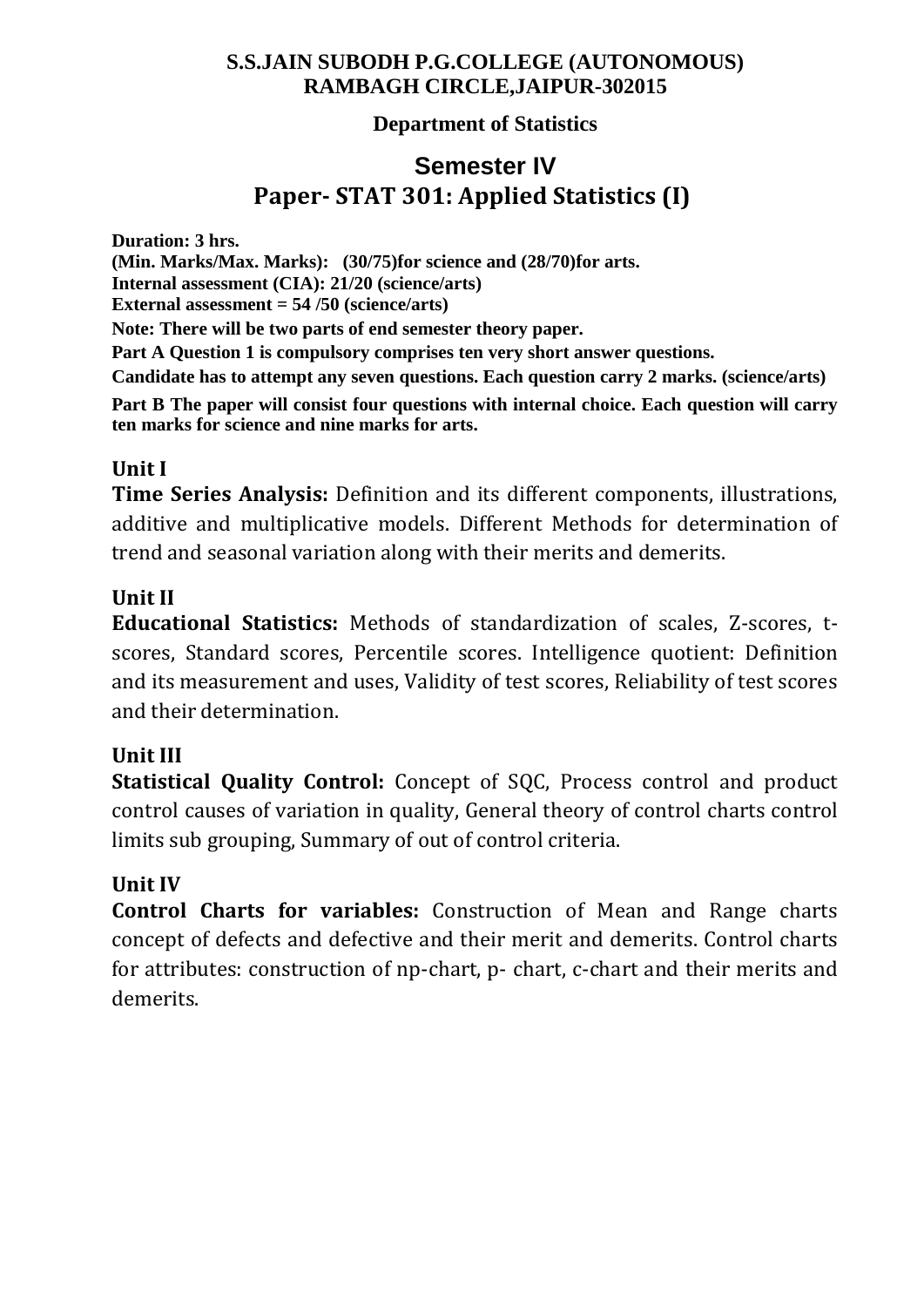#### **Department of Statistics**

# **Semester III Paper- STAT 302: Applied Statistics (II)**

**Duration: 3 hrs. (Min. Marks/Max. Marks): (30/75)for science and (28/70)for arts. Internal assessment (CIA): 21/20 (science/arts) External assessment = 54 /50 (science/arts) Note: There will be two parts of end semester theory paper. Part A Question 1 is compulsory comprises ten very short answer questions. Candidate has to attempt any seven questions. Each question carry 2 marks. (science/arts) Part B The paper will consist four questions with internal choice. Each question will carry ten marks for science and nine marks for arts.**

## **Unit I**

**Demographic Method:** Sources of demographic: data census, register, adhoc survey, hospital records. Measurement of mortality: crude death rate, Specifice death rates, infant mortality rates, Standardized death rate. Fertility: Crude Birth Rate, General Fertility Rate Specific Fertility Rate, Total Fertility Rate, Measurement Of Population Growth : Gross Reproduction Rate, Net Reproduction Rate.

## **Unit II**

**Life Table:** Meaning of life table, Relation between different columns of life table, uses of life table and its limitations. Complete life table: Construction and its main features, Mortality rate.

## **Unit III**

**Economic statistics:** Index numbers: Definition Applications uses and limitation. Price relatives, quantity & value relatives, Link and Chain relative. Cost of living index number.

#### **Unit IV**

**Construction of Index numbers:** Problems involved in computation of index number. Use of averages, simple aggregative and weighted average methods. Laspeyre's , Paasche's and fisher's index number. Tests for index numbers. Consumer price index.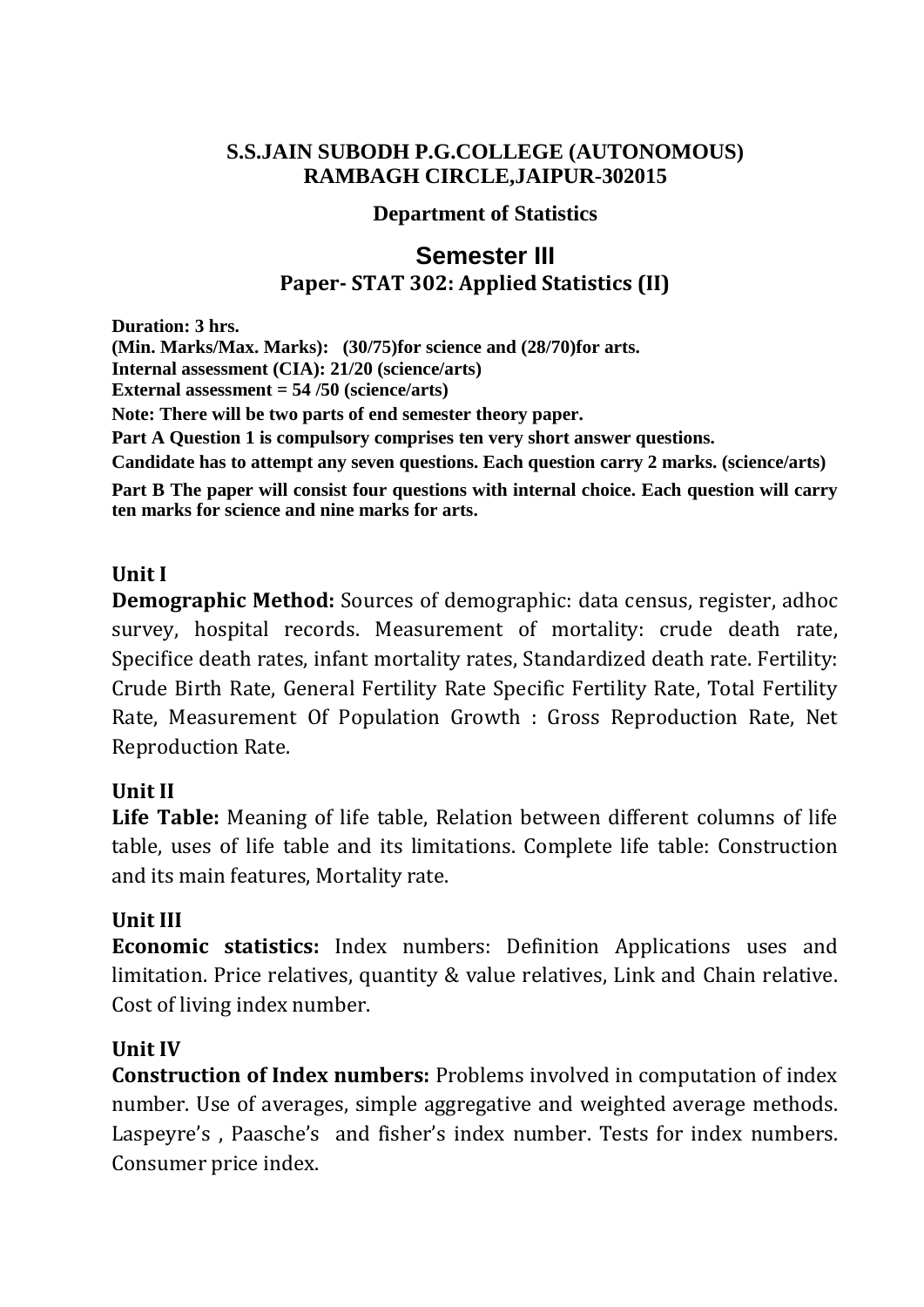| Max marks:                               | For Science-75    |       | 45 ESE<br><b>30 CIA</b>        |  |
|------------------------------------------|-------------------|-------|--------------------------------|--|
|                                          | <b>For Arts</b>   | $-60$ | <b>36 ESE</b><br><b>24 CIA</b> |  |
| Written Paper (03 hours)                 | Science -21 Marks |       |                                |  |
|                                          |                   | Arts  | - 18 Marks                     |  |
| <b>Class performance &amp; Viva-Vice</b> |                   |       | Science $-10(6 + 4)$           |  |
|                                          |                   | Arts  | $-08(5+3)$                     |  |
| Record work and Viva-Voce (03 hours)     |                   |       | Science $-14(9 + 5)$           |  |
|                                          |                   | Arts  | $-10(7+3)$                     |  |

- 1. Determination of trend by (i) Least square method (ii) Moving average method.
- 2. Determination of seasonal variation by (i)Simple average method (ii) Ratio of trend method (iii) Ratio to moving average method.
- 3. Drawing of X, R, np, p and C-Charts.
- 4. Computation of mortality and fertility rates. Construction of life tables.
- 5. Construction of index numbers by Laspeyre's, Paasche's, Fisher's, Chain Base Indices. Consumer price index.
- 6. Tests for index numbers

## **Reference:**

1. Kapoor V.K. & Gupta S.C.: Fundamental of Applied Statistics, Sultan Chand and Sons, New Delhi

2.Goon A.N., Gupta M.K., Das Gupta B. (1991): Fundamentals of Statistics, Val. I & II, World Press, Calcutta.

3.Croxton F.E. Cowden D.J. (1969): Applied General Statistics, Prentice Hall of India.

4.Rohatgi V.K. (1967): An Introduction to Probability Theory and Mathematical Statistics, John Wiley & Sons.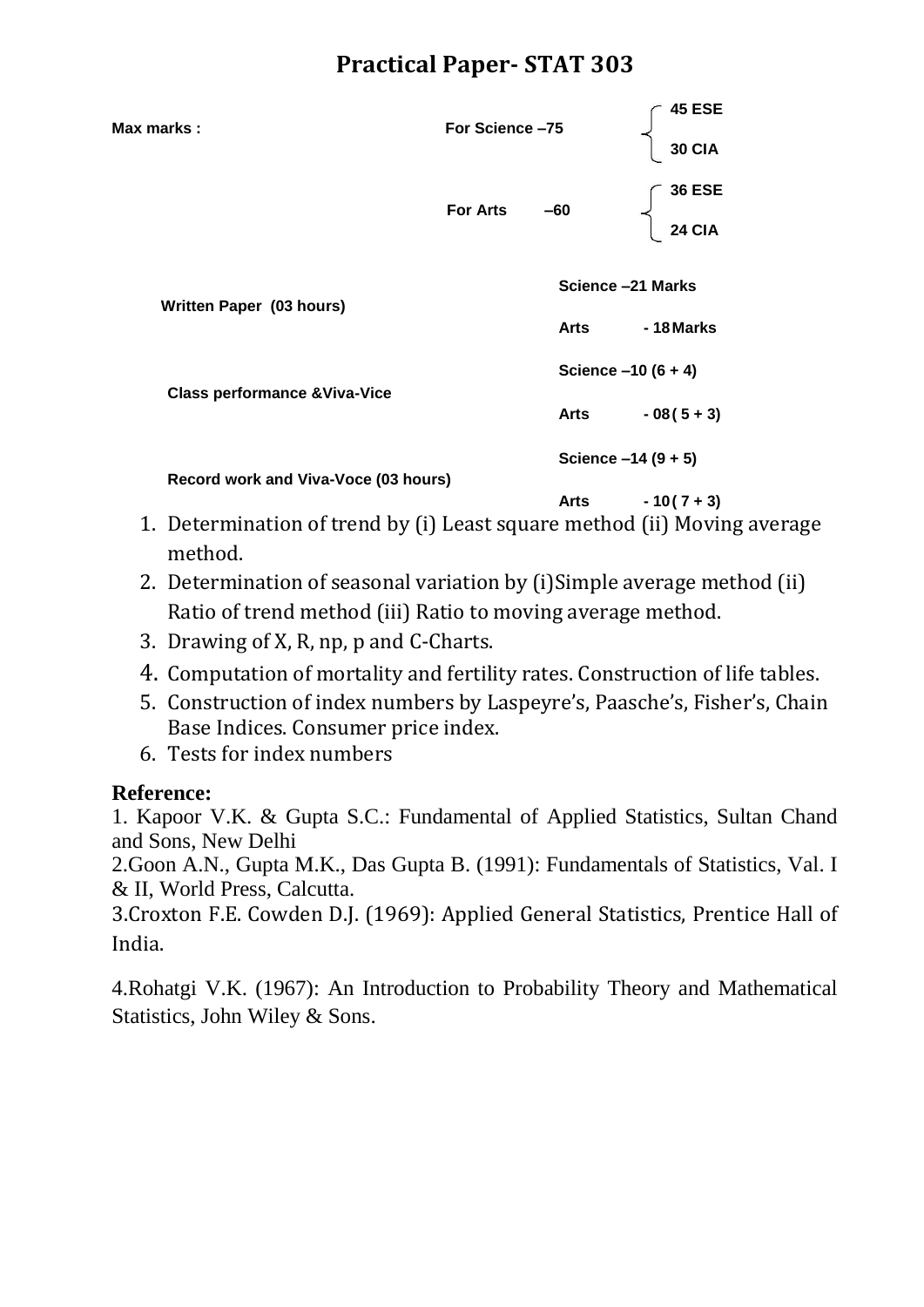## **Department of Statistics**

# **Semester IV Paper- STAT 401: Statistical Inference**

**Duration: 3 hrs. (Min. Marks/Max. Marks): (30/75)for science and (28/70)for arts. Internal assessment (CIA): 21/20 (science/arts) External assessment = 54 /50 (science/arts) Note: There will be two parts of end semester theory paper. Part A Question 1 is compulsory comprises ten very short answer questions. Candidate has to attempt any seven questions. Each question carry 2 marks. (Science/arts) Part B The paper will consist four questions with internal choice. Each question will carry ten marks for science and nine marks for arts.**

## **Unit I**

**Testing of Hypothesis :**.Simple Composite null and Alternative hypothesis, types of error, critical region. BCR (Best critical region) Neyman Person's Lemma (statement only) and its application. BCR in case of Binomial Poisson and Normal population

## **Unit II**

**Theory of Estimation:** Point Estimation- problems for point estimation; Criterion of a good estimation (Unbiasedness, Consistency, Efficiency, Sufficiency). Minimum Variance Unbiased Estimation. Method of estimation: Method of moments and methods of maximum likelihood.

## **Unit III**

**Interval Estimation:** Definition of Confidence interval and confidence coefficient. Confidence interval for mean, variance, difference of means and ratio of variances for normal populations and large sample test.

## **Unit IV**

**Large Sample Test:** Testing of single mean, Proportion, Testing of difference of means and proportion. Non-Parametric Tests- Definition, Merits and Limitation. Sign test (for one sample and two sample cases) Run test, Median test.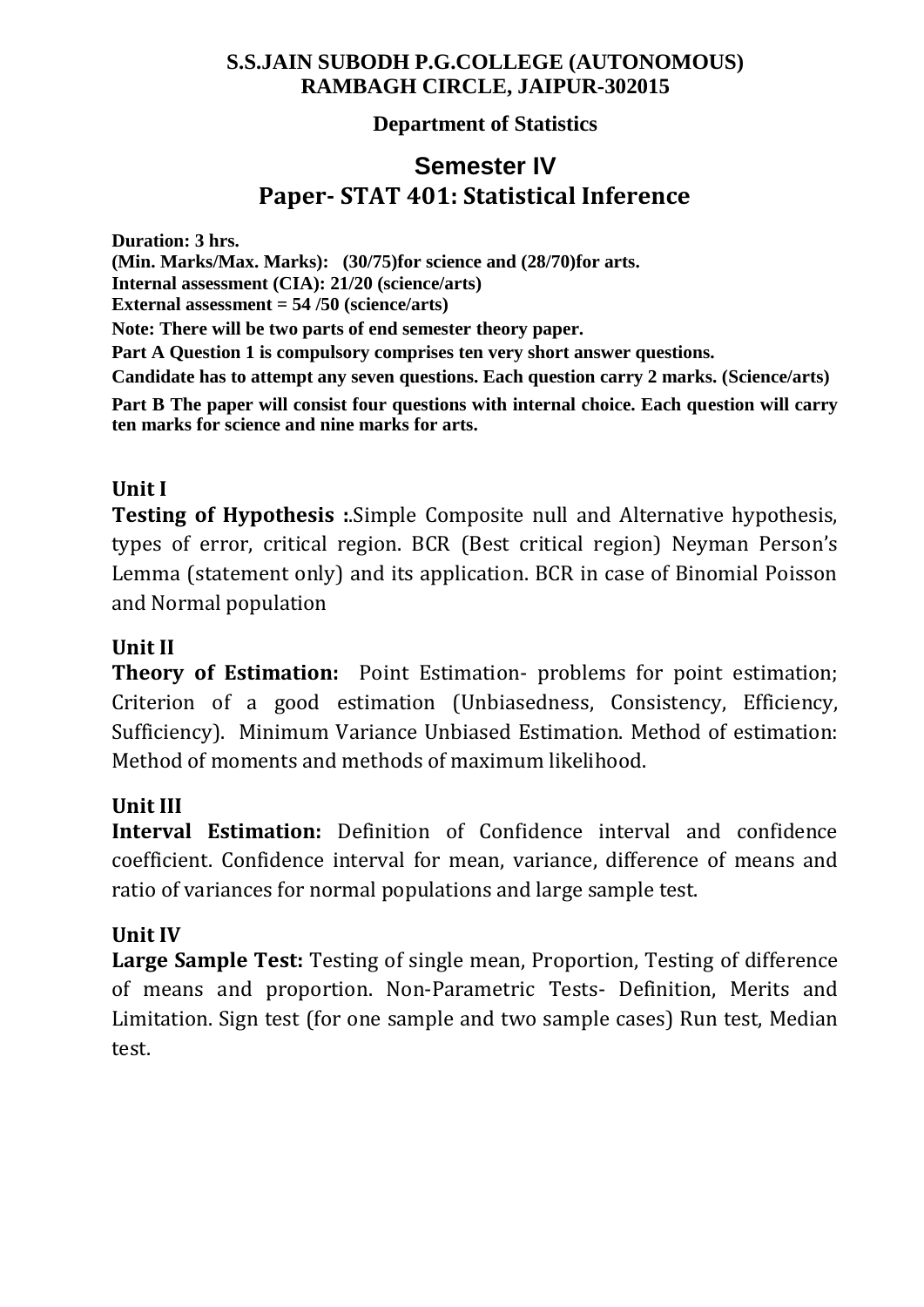## **Department of Statistics**

# **Semester IV**

# **Paper- STAT 402: Sampling Distribution and Stochastic Convergence**

**Duration: 3 hrs.**

**(Min. Marks/Max. Marks): (30/75)for science and (28/70)for arts.**

**Internal assessment (CIA): 21/20 (science/arts)**

**External assessment = 54 /50 (science/arts)**

**Note: There will be two parts of end semester theory paper.**

**Part A Question 1 is compulsory comprises ten very short answer questions.**

**Candidate has to attempt any seven questions. Each question carry 2 marks. (science/arts)**

**Part B The paper will consist four questions with internal choice. Each question will carry ten marks for science and nine marks for arts.**

# **Unit I**

**Sampling distribution:** Concept of statistic and its sampling distribution, sampling distribution for mean of Binomial, Poisson, and Normal Distribution. Chi-square Distribution mean, variance and m.g.f. and its applications.

# **Unit II**

**t-Distribution:** Definition of Student's-t & Fisher's-t Statistic, property and Applications of t-Distribution for testing –Single mean, difference of two means, observed sample correlation-coefficient .

## **Unit III**

**F-distribution:** Definition, Mean, Variance and Mode application of F distribution testing of equality of two variances relationship between t, F and chi-square distributions (without proof).

## **Unit IV**

**Stochastic convergence:** Chebyshev's inequality and its generalized form, weak law of large numbers. Borel zero one-law. Borel Cantelli lemma.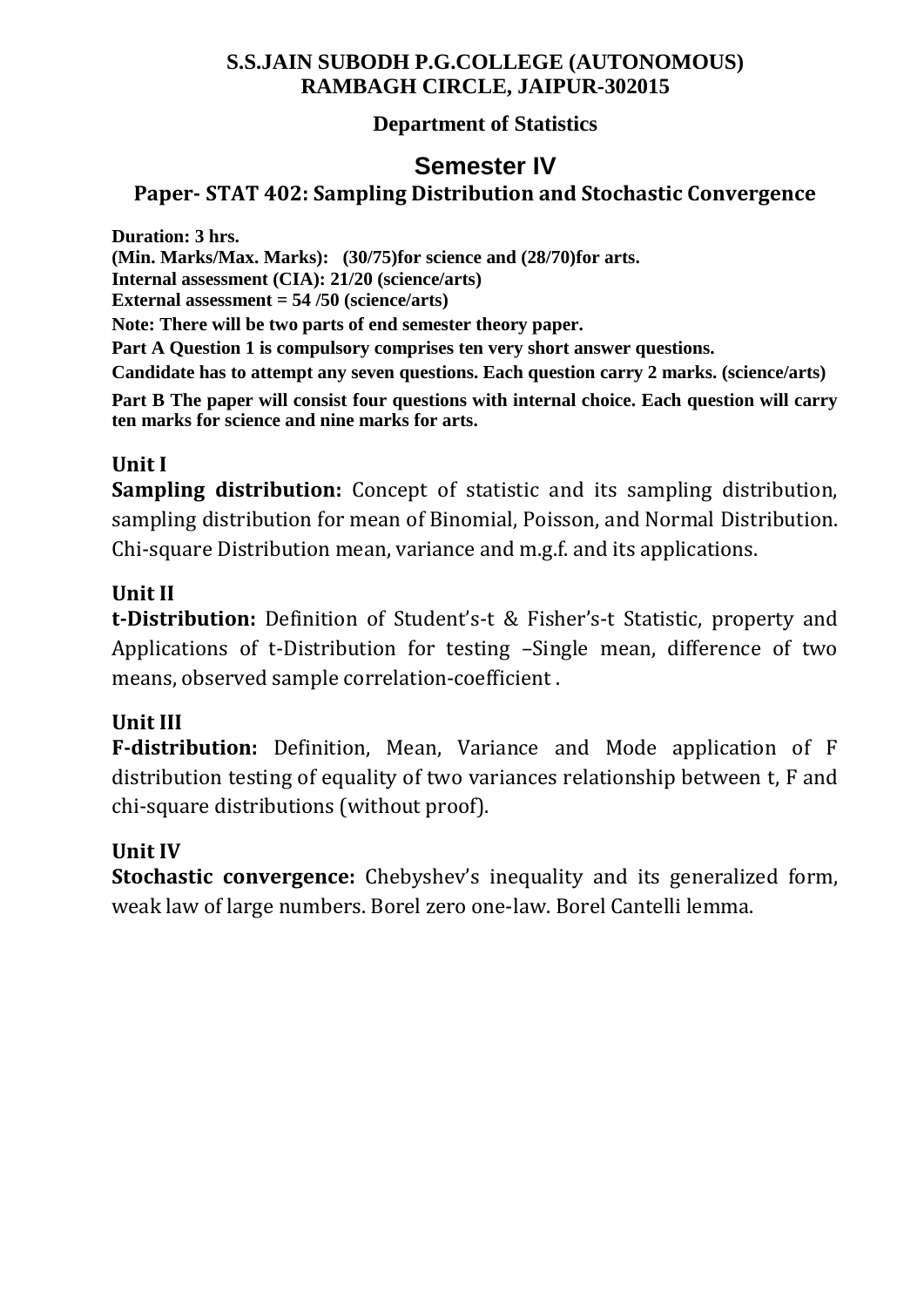| Max marks :                              | For Science-75  |                      | <b>45 ESE</b>        |
|------------------------------------------|-----------------|----------------------|----------------------|
|                                          |                 |                      | <b>30 CIA</b>        |
|                                          |                 |                      | <b>36 ESE</b>        |
|                                          | <b>For Arts</b> | $-60$                | <b>24 CIA</b>        |
| Written Paper (03 hours)                 |                 |                      | Science -21 Marks    |
|                                          |                 | Arts                 | -18 Marks            |
|                                          |                 | Science $-10(6 + 4)$ |                      |
| <b>Class performance &amp; Viva-Vice</b> |                 | Arts                 | $-08(5+3)$           |
|                                          |                 |                      | Science $-14(9 + 5)$ |
| Record work and Viva-Voce (03 hours)     |                 | Arts                 | $-10(7+3)$           |

- 1. Best critical region for Binomial and Poisson and Normal distribution
- 2. Non- parametric tests: Sign test, Run test and Median test (for large samples)
- 3. Tests of significance based on t, Chi-square, F, Testing of significance of sample correlation coefficient.
- 4. Large sample tests for mean and proportions, tests of goodness of fit and independence of attributes on contingency tables.

## **References:**

1. Croxton F. E. Cowden D.j. (1969); Applied General Statistics, Prentice Hall of India.

2. Goon A.M. Gupta M.K. Das Gupta B. (1986) Fundamentals of Statistics, Vol.II, World Press Calentta.

3. Gupta S.C. & Kapoor v.k.: Fundamentals of Applied Statistics, Sultan Chand and Sons, New Delhi.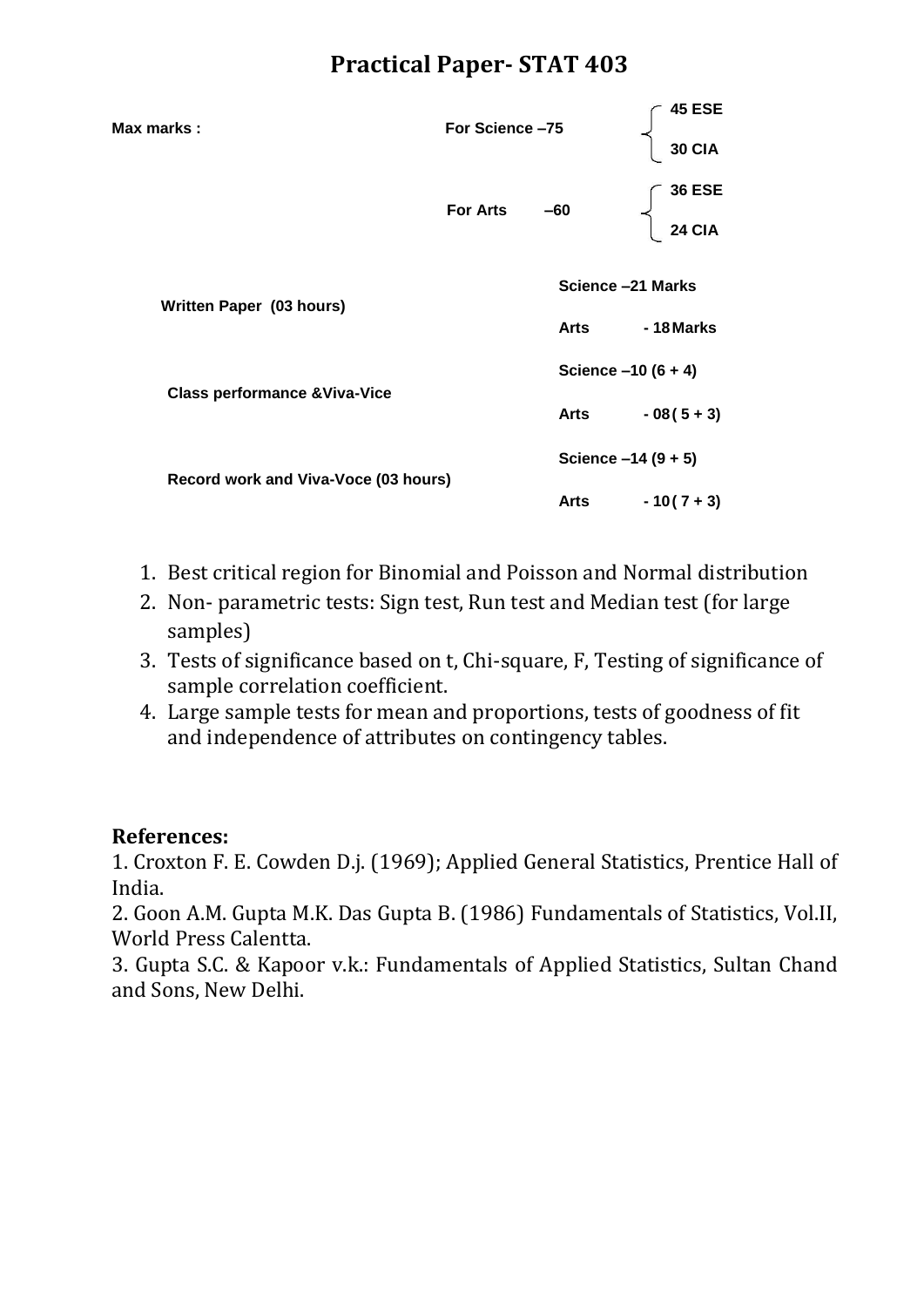## **Department of Statistics**

# **Semester V Paper- STAT 501: Sample Survey (I)**

**Duration: 3 hrs. (Min. Marks/Max. Marks): (30/75)for science and (28/70)for arts. Internal assessment (CIA): 21/20 (science/arts) External assessment = 54 /50 (science/arts) Note: There will be two parts of end semester theory paper. Part A Question 1 is compulsory comprises ten very short answer questions. Candidate has to attempt any seven questions. Each question carry 2 marks. (science/arts) Part B The paper will consist four questions with internal choice. Each question will carry ten marks for science and nine marks for arts.**

## **Unit I**

**Concepts of population:** Definition of population, sample, parameter, estimate, estimator and statistic, need for sampling over complete enumerations, Principles of sample survey. Sampling and non sampling error.

## **Unit II**

**Probability and non-probability Sampling**: Methods of drawing a random sample from finite population, accuracy and precision of an estimator. Simple random sampling with and without replacement, Simple random sampling for attributes.

## **Unit III**

**Stratified random Sampling:** Meaning and advantages of Stratified random sampling, Estimation of the population mean and its variance. Optimum and proportional allocation and their comparison with SRS WOR.

## **Unit IV**

**Systematic Sampling:** Meaning and sample selection procedures, advantages and disadvantages, variance of the estimated mean, Comparison of systematic with SRSWOR and Stratified random sampling.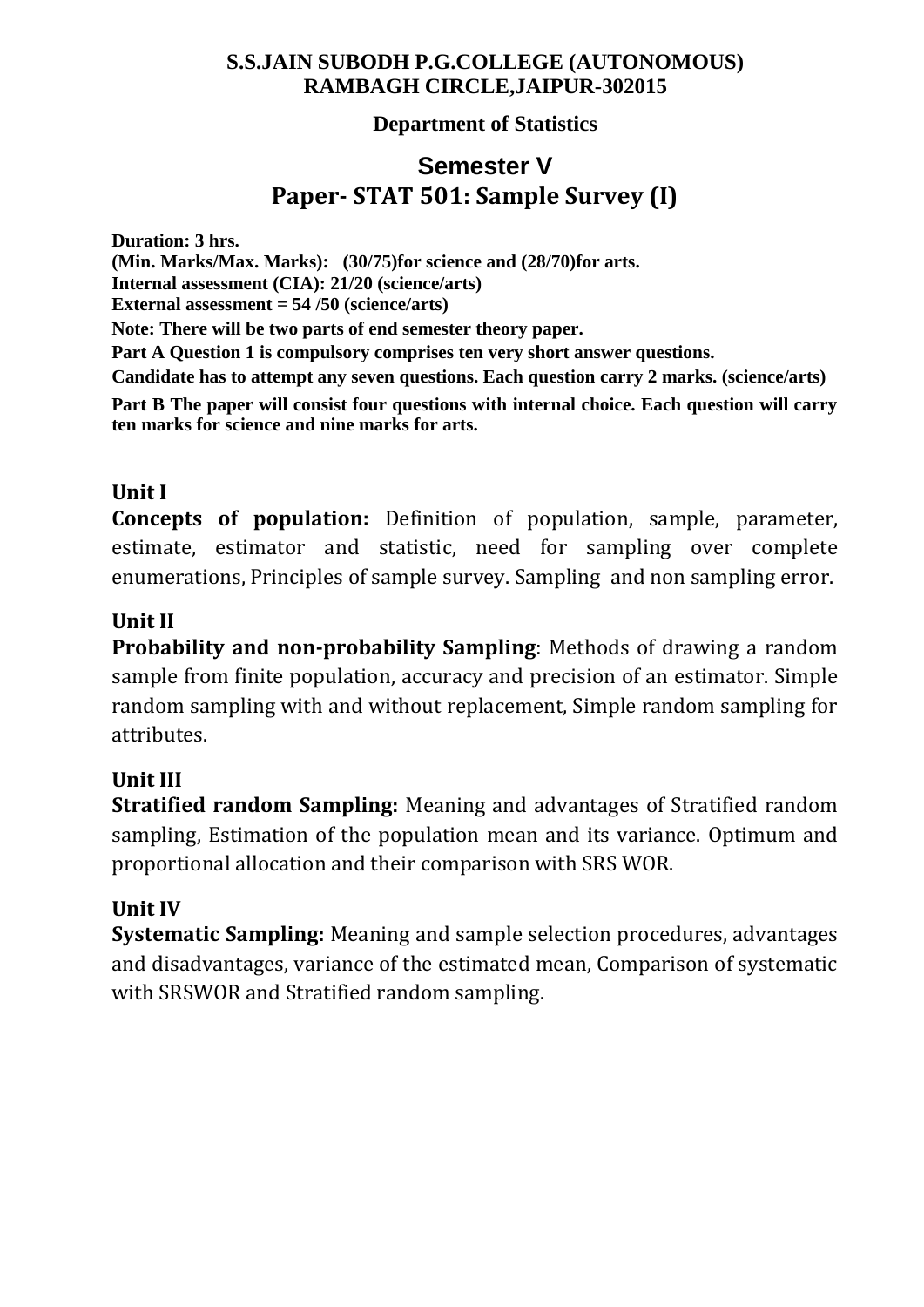## **Department of Statistics**

# **Semester V Paper- STAT 502: Design of Experiment**

**Duration: 3 hrs.**

**(Min. Marks/Max. Marks): (30/75)for science and (28/70)for arts.**

**Internal assessment (CIA): 21/20 (science/arts)**

**External assessment = 54 /50 (science/arts)**

**Note: There will be two parts of end semester theory paper.**

**Part A Question 1 is compulsory comprises ten very short answer questions.**

**Candidate has to attempt any seven questions. Each question carry 2 marks. (science/arts)**

**Part B The paper will consist four questions with internal choice. Each question will carry ten marks for science and nine marks for arts.**

# **Unit I**

**Analysis of Variance:** Linear model & its different types, Analysis of Variance technique. ANOVA for one-way and two-way classified data (with one observation per cell & fixed effect model); Expectation of Sum of squares, Critical difference. Effects of violations of basic assumptions of ANOVA; Transformations.

# **Unit II**

**Design of Experiments:** Need for design of experiments, fundamental principles of design of experiments. Uniformity Trials, Choice of size and shape of plots, Experimental error, Efficiency of design.

# **Unit III**

**Completely randomized design (CRD), Randomised block design (RBD)-**

Their advantages & usage. Analysis, Least square estimates, Expectation of sum of square of CRD and RBD. Efficiency of RBD over CRD.

# **Unit IV**

**Latin square design (LSD) :** Analysis, least square estimates; expectation of sum of squares; efficiency of LSD over CRD & RBD.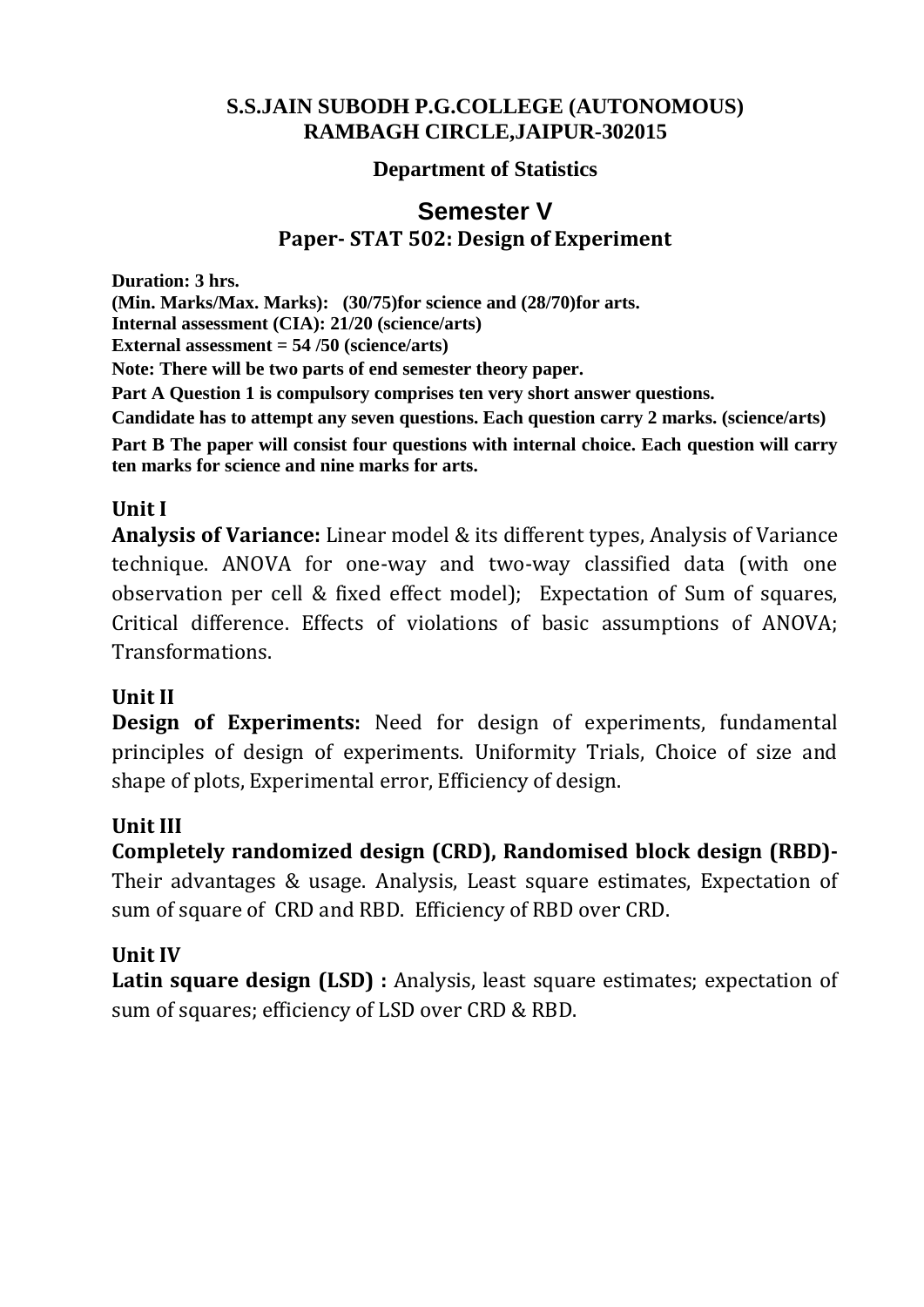| Max marks:                               | For Science-75    |       | 45 ESE<br><b>30 CIA</b> |  |
|------------------------------------------|-------------------|-------|-------------------------|--|
|                                          | <b>For Arts</b>   | $-60$ | <b>36 ESE</b><br>24 CIA |  |
| <b>Written Paper (03 hours)</b>          | Science -21 Marks |       |                         |  |
|                                          |                   | Arts  | - 18 Marks              |  |
|                                          |                   |       | Science $-10(6 + 4)$    |  |
| <b>Class performance &amp; Viva-Vice</b> |                   | Arts  | $-08(5+3)$              |  |
| Record work and Viva-Voce (03 hours)     |                   |       | Science $-14(9 + 5)$    |  |
|                                          |                   | Arts  | $-10(7+3)$              |  |

- 1. Simple random sampling WR and WOR.
- 2. Stratified sampling.
- 3. Systematic sampling.
- 4. Analysis of one way classified (CRD).
- 5. Analysis of two way classified (RBD).
- 6. Analysis of LSD.
- 7. Efficiency of RBD over CRD

## **Reference:**

1. Des Raj (2001): Sample Survey Theory. Narosa Publishing House.

2. Singh, Daroga & Chaudhary, F.S. (1989): Theory and analysis of sample surveys Designs. Wiley Easterned Ltd.

3. Gupta S.C. , Kapoor V.K. : Fundamental of Applied Statistics, Sultan Chand & Sons, New Delhi.

4. Sukhatme et al. (1984): Sampling Theory and Methods,. Statistical Publishing seems Surveys Designs. Wiley Eastern Ltd.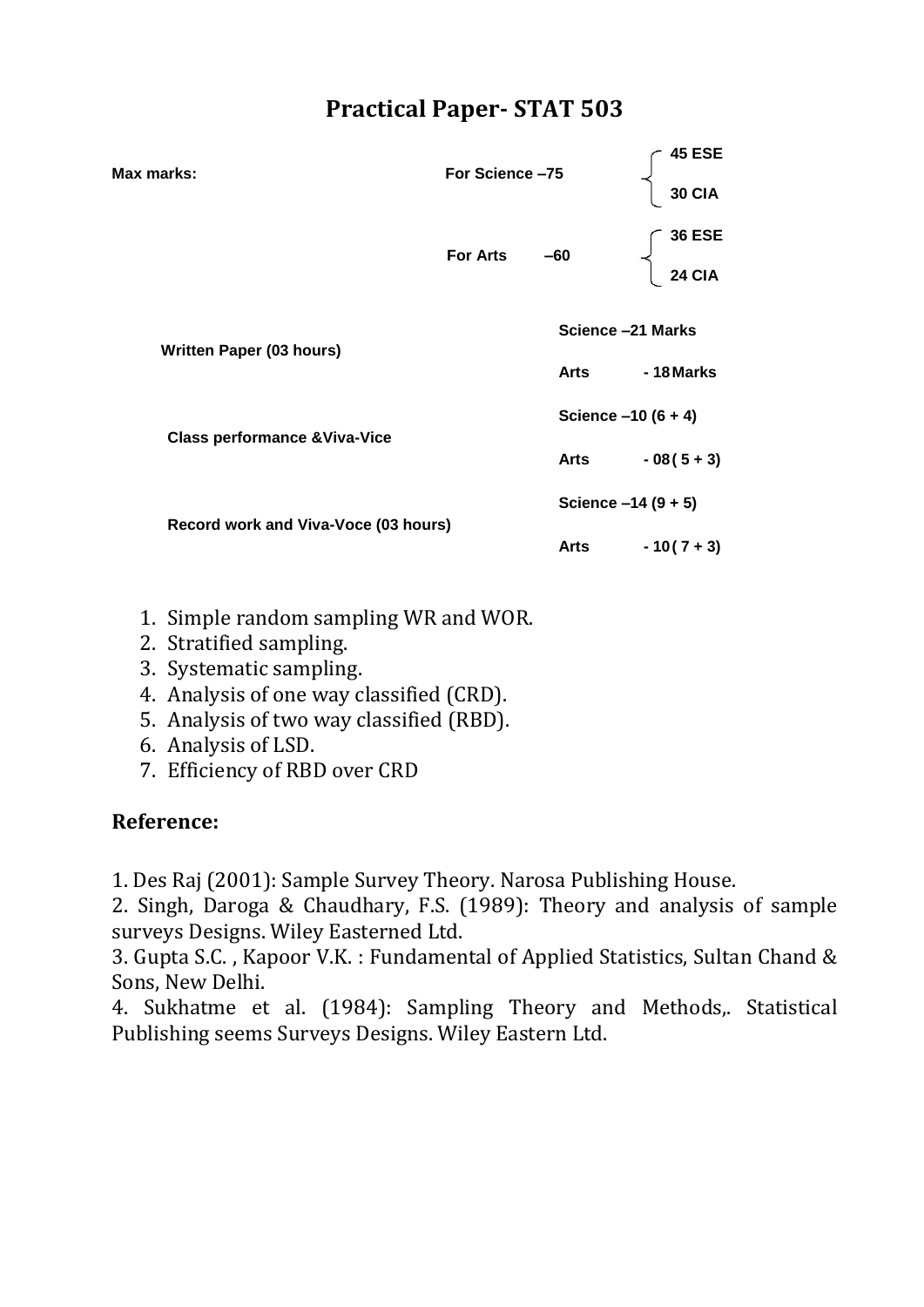#### **Department of Statistics**

# **Semester VI Paper- STAT 601: Sample Survey II**

**Duration: 3 hrs. (Min. Marks/Max. Marks): (30/75)for science and (28/70)for arts. Internal assessment (CIA): 21/20 (science/arts) External assessment = 54 /50 (science/arts) Note: There will be two parts of end semester theory paper. Part A Question 1 is compulsory comprises ten very short answer questions. Candidate has to attempt any seven questions. Each question carry 2 marks. (science/arts) Part B The paper will consist four questions with internal choice. Each question will carry ten marks for science and nine marks for arts.** 

#### **Unit I**

**Cluster Sampling:** Cluster sampling (equal size): Meaning, advantages and disadvantages, estimation of population mean.

#### **Unit II**

**Ratio sampling:** Ratio Method of estimation (first approximation only) Meaning, bias of ratio estimators, variance efficiency of ratio estimate with SRSWOR

#### **Unit III**

**Regression Method:** Regression Method of estimation (first approximation only) Meaning, Simple Regression Estimate, Expected value and variance of simple regression estimate. Comparison with SRSWOR and ratio estimators.

#### **Unit IV**

**Two Stage Sampling:** Definition of Two stage sampling, Estimation of Population mean and its Variance. Comparison with SRS.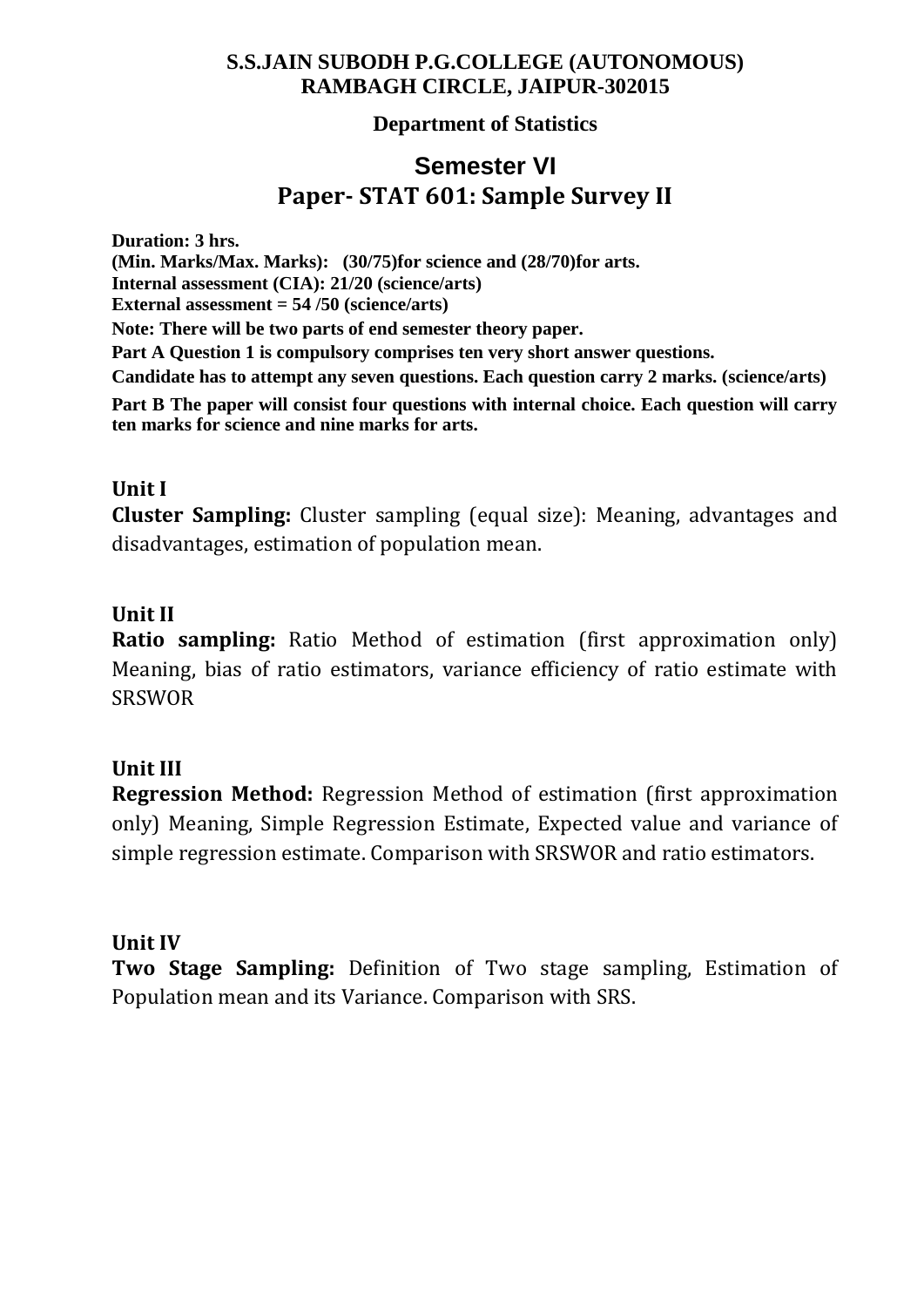#### **Department of Statistics**

# **Semester VI**

#### **Paper- STAT 602: Design of experiment and Computational Techniques**

**Duration: 3 hrs. (Min. Marks/Max. Marks): (30/75) for science and (28/70)for arts. Internal assessment (CIA): 21/20 (science/arts) External assessment = 54 /50 (science/arts) Note: There will be two parts of end semester theory paper. Part A Question 1 is compulsory comprises ten very short answer questions. Candidate has to attempt any seven questions. Each question carry 2 marks. (science/arts) Part B The paper will consist four questions with internal choice. Each question will carry ten marks for science and nine marks for arts.**

#### **Unit I**

**One way and Two way Design and Missing Plot Technique:** ANOVA with mobservation per cell for one way design and ANOVA with m-observation per cell for two way design. Missing plot techniques**:** Define missing plot technique. Estimation of single missing value in RBD & LSD.

## **Unit II**

**Factorial Experiments and BIBD:** 22 and 23 experiments. Illustrations, main effects. Interaction effects & their analysis of factorial experiments. Define BIBD and relation between its parameter.

## **Unit III**

**Operating system:** Types and Functions of an Operating system. MS-DOSinternal & External commands, windows: Graphical Users interface, Control Penal, find Features, Windows Explore. Creating, Copying Folders and Files and Creating Short Cuts, Delete and Undelete Files.

## **Unit IV**

**Programming Concepts:** Types of Programming Language. Programming Techniques. Drawing Flow charts Algorithms. Structured Programming Techniques. Development of Flow chart and Algorithms for simple Mathematical & Statistical Problems like Computation of Mean, Median, Mode, Standard Deviation, Correlation Coefficient.